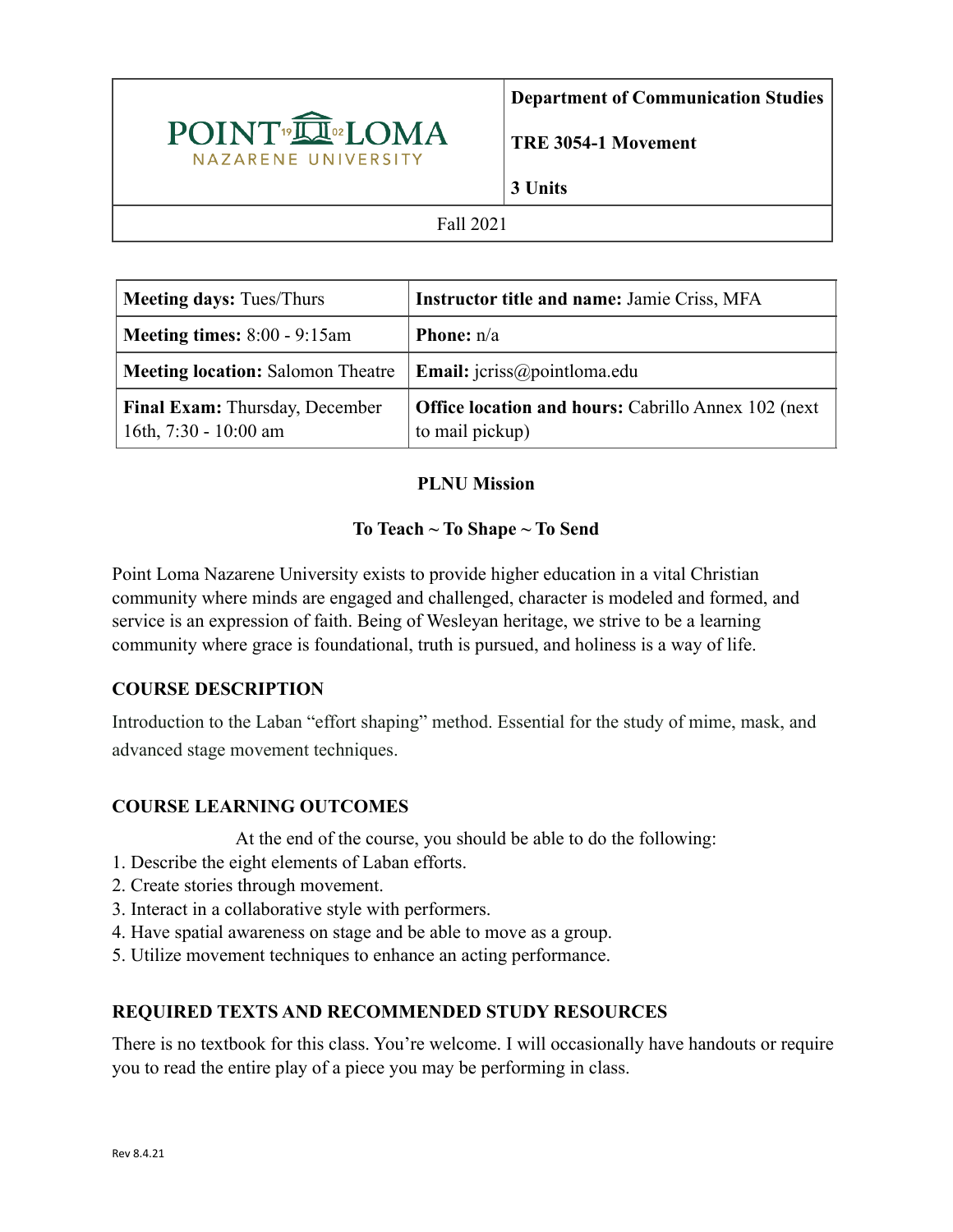## **REQUIRED ATTIRE / EQUIPMENT**

You must attend all classes in comfortable, movable clothing akin to activewear. Leggings, sweatpants, or loose clothing you can move in is required. No jeans, nothing that you would have to tug or adjust during class. I recommend sports bras and other undergarments that keep you strapped in. The theatre tends to get quite chilly as we approach winter so I also recommend socks.

You will also need to bring a yoga mat to class. If you would like to leave it in the theatre (I can secure it in the prop closet) that is an option so you don't have to carry it around all day but this is up to you. Target and Amazon have affordable options. Consider this purchase in lieu of a textbook.

### **COURSE CREDIT HOUR INFORMATION**

In the interest of providing sufficient time to accomplish the stated Course Learning Outcomes, this class meets the PLNU credit hour policy for a 3 unit class delivered over 15 weeks. It is anticipated that students will spend a minimum of 37.5 participation hours per credit hour on their coursework. For this course, students will spend an estimated 112.5 total hours meeting the course learning outcomes. The time estimations are provided in the Canvas modules.

#### **ASSESSMENT AND GRADING**

Grades will be based on the following:

|               | В             | $\mathcal{C}$ |                |                |
|---------------|---------------|---------------|----------------|----------------|
| A 93-100      | $B+87-89$     | $C+77-79$     | $D+67-69$      | F Less than 59 |
| $A - 90 - 92$ | B 83-86       | $C$ 73-76     | $\mid$ D 63-66 |                |
|               | $B - 80 - 82$ | $C - 70 - 72$ | $D - 60 - 62$  |                |

**Sample Standard Grade Scale Based on Percentages**

### **STATE AUTHORIZATION**

State authorization is a formal determination by a state that Point Loma Nazarene University is approved to conduct activities regulated by that state. In certain states outside California, Point Loma Nazarene University is not authorized to enroll online (distance education) students. If a student moves to another state after admission to the program and/or enrollment in an online course, continuation within the program and/or course will depend on whether Point Loma Nazarene University is authorized to offer distance education courses in that state. It is the student's responsibility to notify the institution of any change in his or her physical location. Refer to the map on [State Authorization](https://www.pointloma.edu/offices/office-institutional-effectiveness-research/disclosures) to view which states allow online (distance education) outside of California.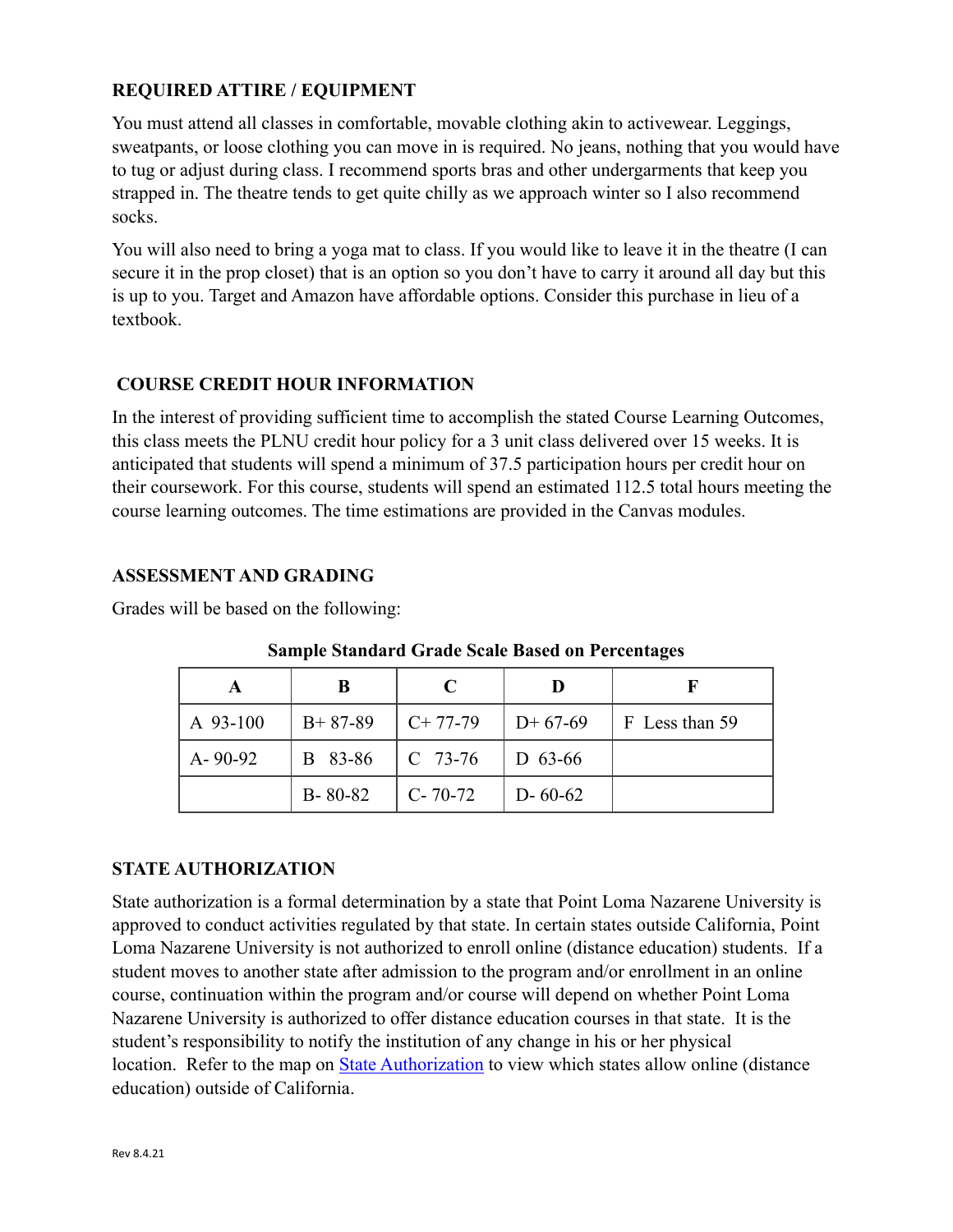### **INCOMPLETES AND LATE ASSIGNMENTS**

All assignments are to be submitted/turned in by the beginning of the class session when they are due—including assignments posted in Canvas. Incompletes will only be assigned in extremely unusual circumstances.

## **PLNU COPYRIGHT POLICY**

Point Loma Nazarene University, as a non-profit educational institution, is entitled by law to use materials protected by the US Copyright Act for classroom education. Any use of those materials outside the class may violate the law.

### **PLNU ACADEMIC HONESTY POLICY**

Students should demonstrate academic honesty by doing original work and by giving appropriate credit to the ideas of others. Academic dishonesty is the act of presenting information, ideas, and/ or concepts as one's own when in reality they are the results of another person's creativity and effort. A faculty member who believes a situation involving academic dishonesty has been detected may assign a failing grade for that assignment or examination, or, depending on the seriousness of the offense, for the course. Faculty should follow and students may appeal using the procedure in the university Catalog. See [Academic Policies](https://catalog.pointloma.edu/content.php?catoid=52&navoid=2919#Academic_Honesty) for definitions of kinds of academic dishonesty and for further policy information.

### **PLNU ACADEMIC ACCOMMODATIONS POLICY**

PLNU is committed to providing equal opportunity for participation in all its programs, services, and activities. Students with disabilities may request course-related accommodations by contacting the Educational Access Center (EAC), located in the Bond Academic Center ([EAC@pointloma.edu](mailto:EAC@pointloma.edu) or 619-849-2486). Once a student's eligibility for an accommodation has been determined, the EAC will issue an academic accommodation plan ("AP") to all faculty who teach courses in which the student is enrolled each semester.

PLNU highly recommends that students speak with their professors during the first two weeks of each semester/term about the implementation of their AP in that particular course and/or if they do not wish to utilize some or all of the elements of their AP in that course.

Students who need accommodations for a disability should contact the EAC as early as possible (i.e., ideally before the beginning of the semester) to assure appropriate accommodations can be provided. It is the student's responsibility to make the first contact with the EAC.

### **PLNU ATTENDANCE AND PARTICIPATION POLICY**

Regular and punctual attendance at all class sessions is considered essential to optimum academic achievement. If the student is absent for more than 10 percent of class sessions, the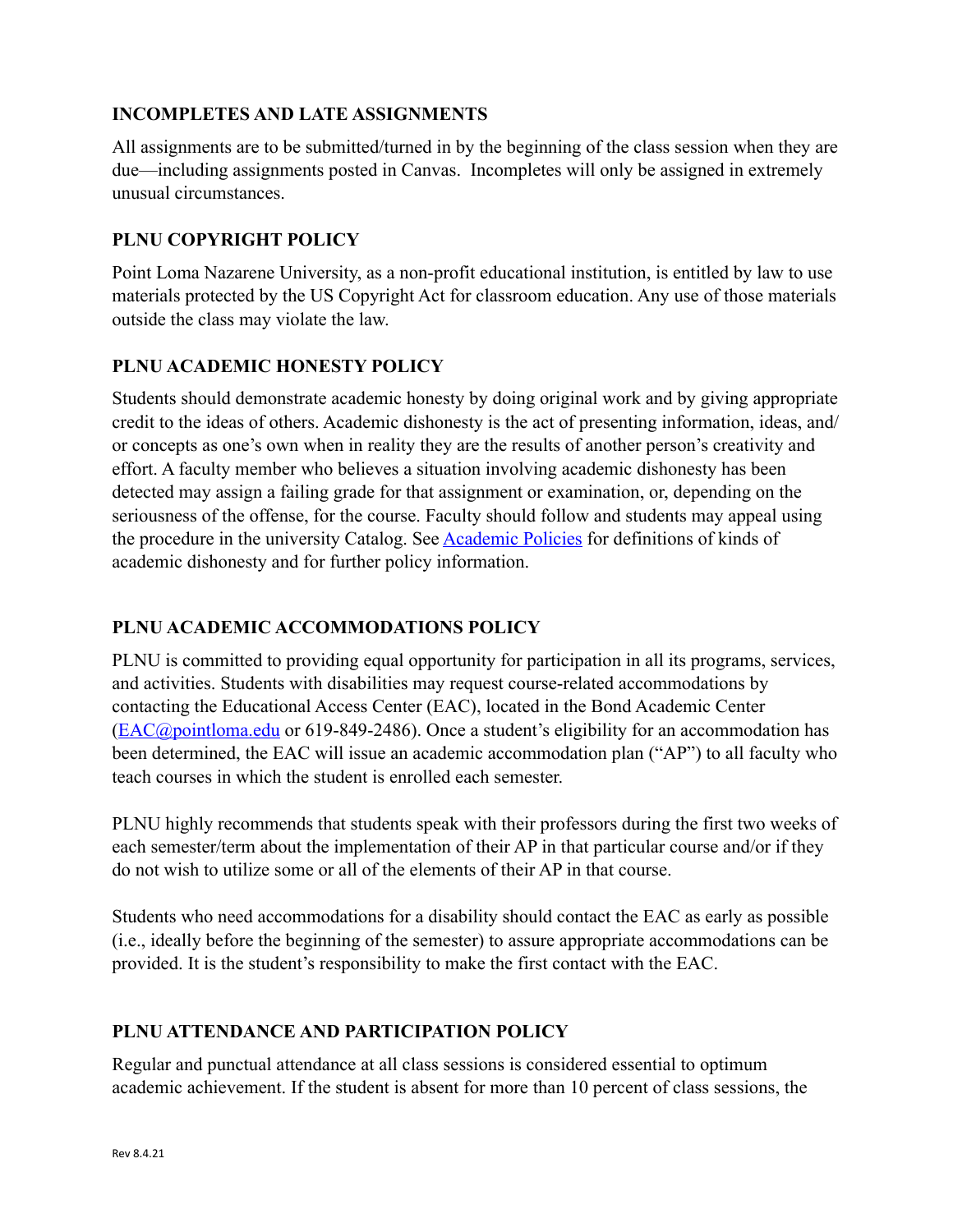faculty member will issue a written warning of de-enrollment. If the absences exceed 20 percent, the student may be de-enrolled without notice until the university drop date or, after that date, receive the appropriate grade for their work and participation.

### **SPIRITUAL CARE**

Please be aware PLNU strives to be a place where you grow as whole persons. To this end, we provide resources for our students to encounter God and grow in their Christian faith.

 If students have questions, a desire to meet with the chaplain or have prayer requests you can contact the Office of Spiritual Development.

## **ASSIGNMENTS AT-A-GLANCE**

### **PLAY CRITIQUES** (50 points each, 100 total)

You will be required to attend two plays this semester. The PLNU Fall play *Pride and Prejudice*  (which goes up in November), as well as one outside play. San Diego is one of the best regional theatre cities in the country. If you need help finding a production, I am happy to assist. Using your knowledge from the class and our exploration of movement as it applies to performance, you will write a critique of the shows you attend. Proof of your attendance (i.e. ticket stub, program) will be required as well.

### **SHAKESPEARE / LABAN MONOLOGUE** (50 points)

We will be using the eight Laban efforts in movement but also as it applies to acting performance. In this piece we will apply it to a Shakespeare monologue, which we will work on in class, and will culminate with a final performance for a grade.

### **PARTNERED MONOLOGUE** (50 points)

Similarly to the Shakespeare monologue we will be working on contemporary monologues, utilizing Laban movement to enhance the performance. In this piece we will work with a prop to help motivate the movement. Again, this is a piece that will be developed in class time and culminate in a final performance of the same piece for a grade.

### **MIDTERM PERFORMANCE: Creating a Character** (100 points)

Creating a Character will be an ongoing project you will work on throughout the semester. The purpose of this course is to apply movement techniques to enhance your acting performance. In this midterm performance you will showcase your work in progress for the character you are creating.

### **FINAL PERFORMANCE: Creating a Character** (200 points)

As a culmination of your Creating a Character project, the final performance will be an interview, held by myself and your classmates of your character. You will have worked on and rehearsed the movement of your character and have a full understanding of who they are as a person, enough to do an improvisation as your character, answering any questions that I or your classmates should have.

### **LABAN EXAM** (100 points)